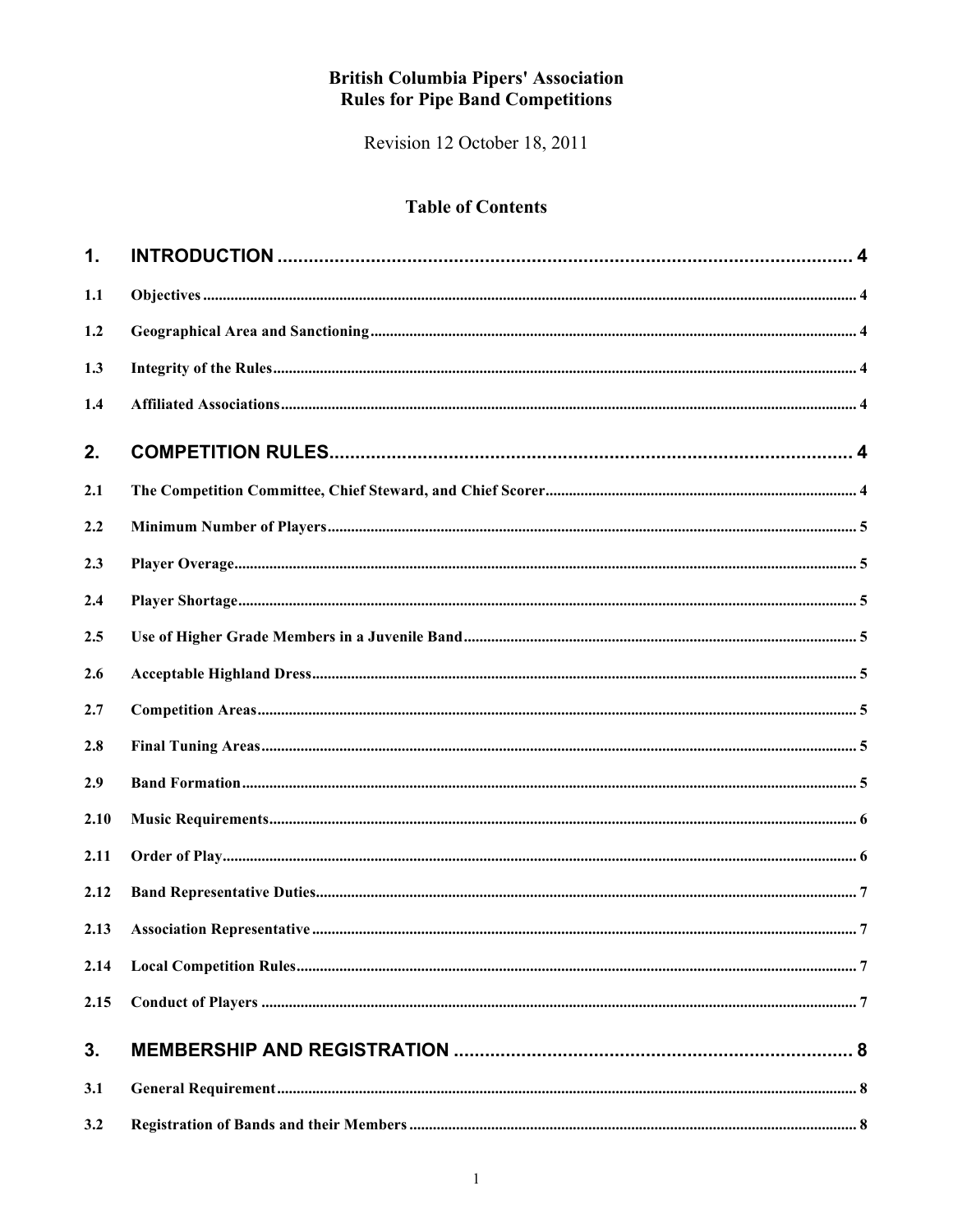| 3.3 |  |
|-----|--|
| 3.4 |  |
| 3.5 |  |
| 3.6 |  |
| 4.  |  |
| 4.1 |  |
| 4.2 |  |
| 4.3 |  |
| 5.  |  |
| 5.1 |  |
| 5.2 |  |
| 5.3 |  |
| 5.4 |  |
| 5.5 |  |
| 5.6 |  |
| 6.  |  |
| 6.1 |  |
| 6.2 |  |
| 6.3 |  |
| 6.4 |  |
| 6.5 |  |
| 7.  |  |
| 7.1 |  |
| 7.2 |  |
| 7.3 |  |
| 7.4 |  |
| 7.5 |  |
| 8.  |  |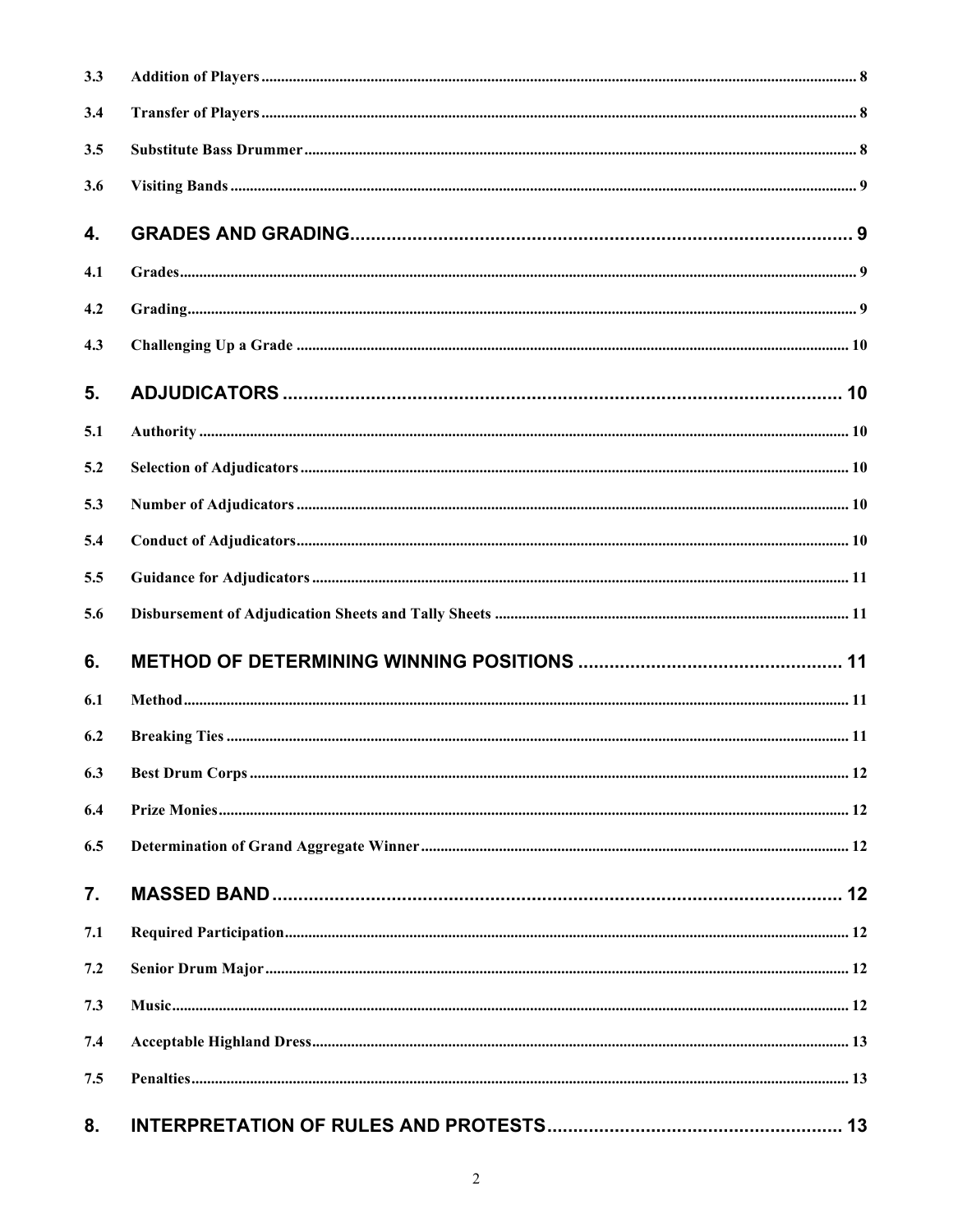| 8.2 |                                                                                                          |  |
|-----|----------------------------------------------------------------------------------------------------------|--|
| 9.  |                                                                                                          |  |
|     |                                                                                                          |  |
|     | 9.2 Criteria for events to award Grand Aggregate Awards Points at Grand Aggregate Awards Competitions 15 |  |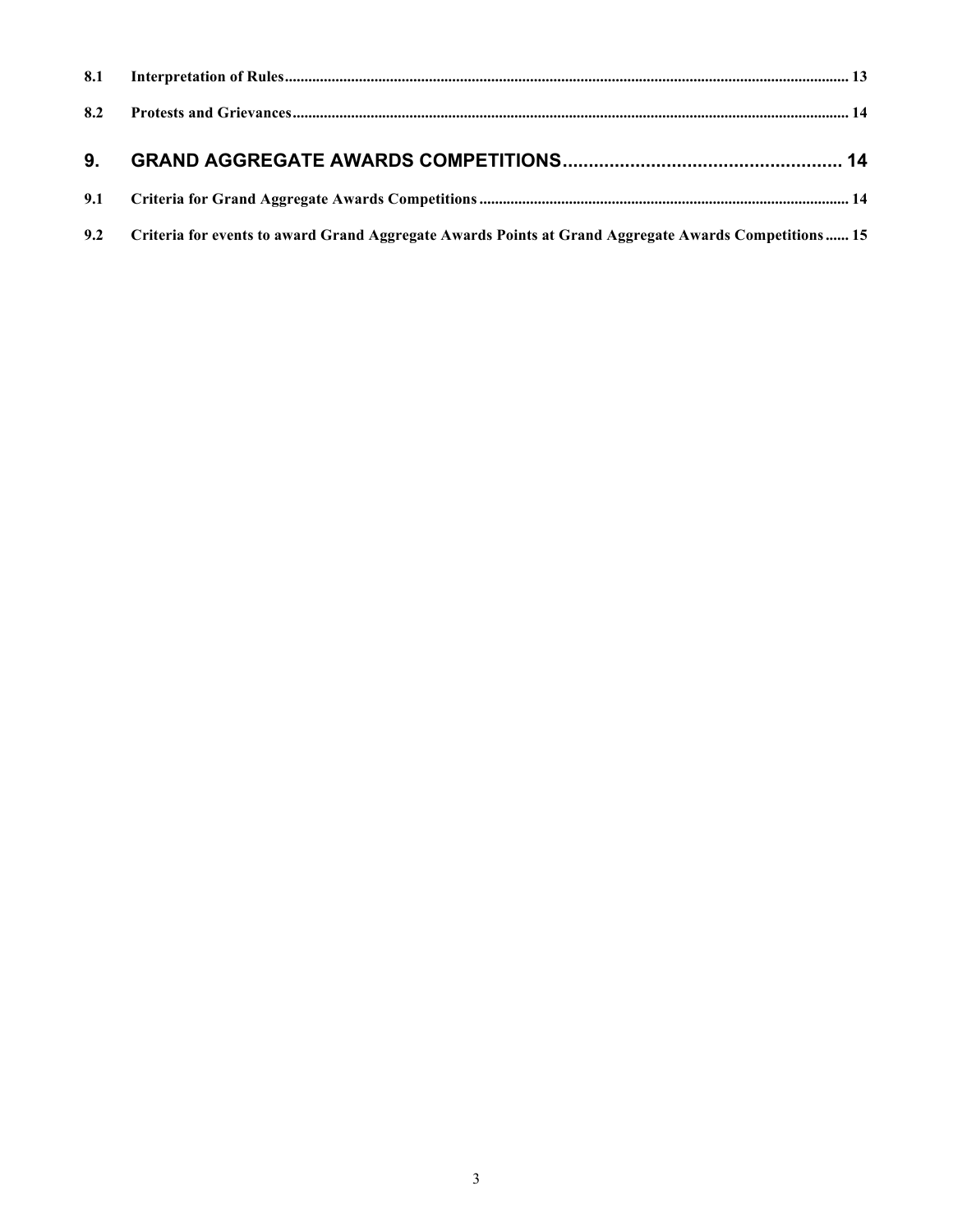# **British Columbia Pipers' Association Rules for Pipe Band Competitions**

# **1. Introduction**

# **1.1 Objectives**

- 1.1.1 The objectives of the British Columbia Pipers' Association (the "Association") with respect to Pipe Bands are as follows:
	- (a) To devise and administer comprehensive rules governing pipe band competitions;
	- (b) To preserve, promote and encourage proficiency in Pipe Band Music; and
	- (c) To promote and encourage participation of pipe bands at Highland Games and Scottish Cultural events for the benefit of Games Sponsors and Games attendees.

# **1.2 Geographical Area and Sanctioning**

1.2.1 The geographical area where the Association sanctions pipe band competitions is the province of British Columbia, Washington state, and Oregon state. Sanctioning is a cooperative agreement between the Association and the organization sponsoring pipe band competitions (Games Sponsor) to ensure that the competitions are run according to the Association's rules for pipe band competitions, are fair and respected, and are of benefit to the competitors, the Games Sponsor, and the Association.

# **1.3 Integrity of the Rules**

1.3.1 Pipe Band members of the Association and members of the Association's Approved Adjudicators Panel should not take part in any competition which would cause the Association's rules to be compromised to the significant detriment of the Association, the Games Sponsor or the competitors. It shall be the responsibility of the Association's Board of Directors (the "Executive") to inform members and adjudicators of any such competitions.

# **1.4 Affiliated Associations**

1.4.1 Officially recognized pipe band associated affiliated with the Association are: Alberta Society of Pipers and Drummers, Saskatchewan Pipe Band Association, Prairie Pipe Band Association of Manitoba, Pipers and Pipe Band Society of Ontario, Atlantic Canada Pipe Band Association; Western United States Pipe Band Association, Midwest (U.S.) Pipe Band Association, Eastern United States Pipe Band Association, Southern United States Pipe Band Association; Australian Pipe Band Association, Royal New Zealand Pipe Band Association Inc., Royal Scottish Pipe Band Association, Irish Pipe Band Association.

# **2. Competition Rules**

# **2.1 The Competition Committee, Chief Steward, and Chief Scorer**

2.1.1 The Games Sponsor shall designate a Competition Committee which shall manage and run the competition activities on the Games day. The Competition Committee shall designate a Chief Steward and a Chief Scorer. The Competition Committee shall include at least one executive of the Games Sponsor's organization. In the event of a formally submitted protest or grievance, the Competition Committee shall be increased to include the Association's representative and one other member of the Association without obvious conflict of interest regarding the respective parties.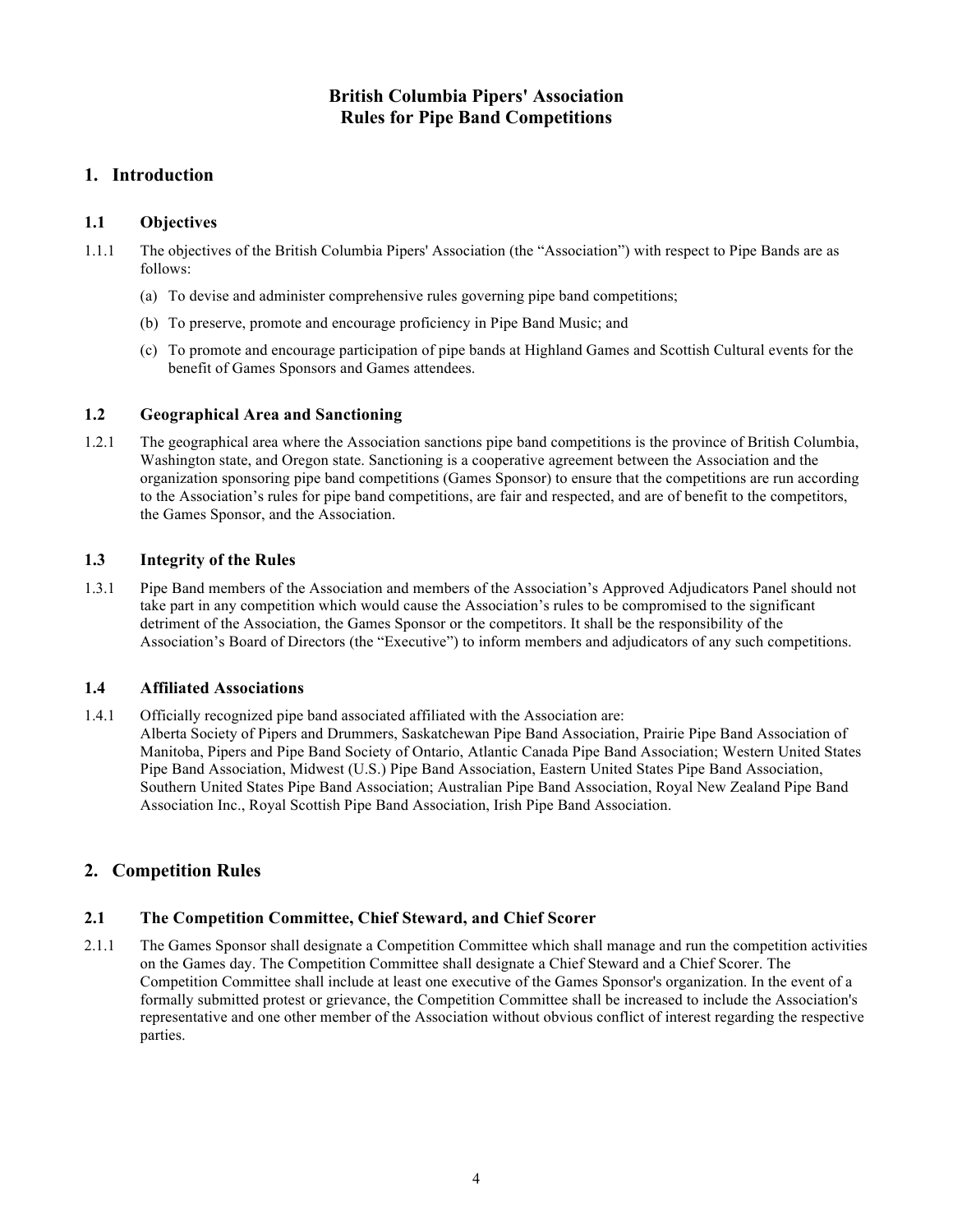#### **2.2 Minimum Number of Players**

- 2.2.1 All pipe bands entering competitions shall consist of a minimum of six  $(6)$  pipers, two  $(2)$  side drummers, one  $(1)$ tenor drummer, and a bass drummer.
- 2.2.2 All miniature bands entering competition shall consist of six (6) pipers, two (2) side drummers, one (1) tenor drummer and a bass drummer.

#### **2.3 Player Overage**

2.3.1 Miniature bands entering with more members than specified in Clause 2.2 shall be disqualified by the Chief Steward of the competition.

#### **2.4 Player Shortage**

2.4.1 Pipe bands or miniature bands entering a contest with fewer members than indicated in Clause 2.2 shall be dropped, from every adjudicator, two ranking placements for each piper or drummer that they are short. e.g. if a band, playing one piper short, obtains the following rankings from the adjudicators 1, 2, 4, and 3, then their adjusted rankings shall be 3, 4, 6, and 5.

#### **2.5 Use of Higher Grade Members in a Juvenile Band**

- 2.5.1 A higher grade player is a player registered in a band in a higher grade of ability.
- 2.5.2 Juvenile pipe bands may add a higher grade drummer provided that he/she is registered as their drum instructor and the higher grade drummer plays as Lead Drummer or as the bass drummer.
- 2.5.3 Juvenile pipe bands may add a higher grade piper provided that he/she is registered as their pipe instructor, he/she plays as Pipe Major, and the band has not added a higher grade drummer as Lead Drummer or bass drummer

#### **2.6 Acceptable Highland Dress**

- 2.6.1 In all competitions and massed bands performances, band members and adjudicators shall be attired in officially recognized and properly worn highland dress for pipers and drummers, which at minimum includes kilt (or trewes), shirt, hose and shoes.
- 2.6.2 Any band or adjudicator not so attired may compete, provided they have contacted the Games Competition Committee prior to the competition, informed them of the circumstances, and secured their permission.
- 2.6.3 Bands not conforming to the above may be subject to disqualification by the Competition Committee.

#### **2.7 Competition Areas**

- 2.7.1 The Competition Committee shall select and mark off a Competition Area according to the following specifications.
	- (a) The Pipe Band Competition Circle shall be a diameter of 24 feet. The Adjudicators Circle shall be a diameter of 42 feet. The Pipe Band Competition Circle and the Adjudicators Circle shall share the same centre point. The Starting Line for the Pipe Band shall be 45 feet from the centre of the Pipe Band Competition Circle.
	- (b) Pipe Bands shall form a circle on or within the Pipe Band Competition Circle. The Adjudicators shall adjudicate the pipe band from outside the Adjudicators Circle. Crowds shall not be permitted any closer than 33 feet from the centre of the Pipe Band Circle.

#### **2.8 Final Tuning Areas**

2.8.1 The Competition Committee shall select and mark off a Final Tuning Area (FTA) which shall be in close proximity to the competition area without causing conflict with the ongoing competition. All bands are expected to use the FTA or to be ready to move from the FTA when their competition time has arrived.

#### **2.9 Band Formation**

2.9.1 Subject to the local competition rules, as provided for in Clause 2.14, a band shall march to the Start Line, halt and await instructions from the Chief Steward. After being notified by the Ensemble adjudicator that the adjudicators are ready for their performance, the band shall start its performance on the march (with marching beginning with the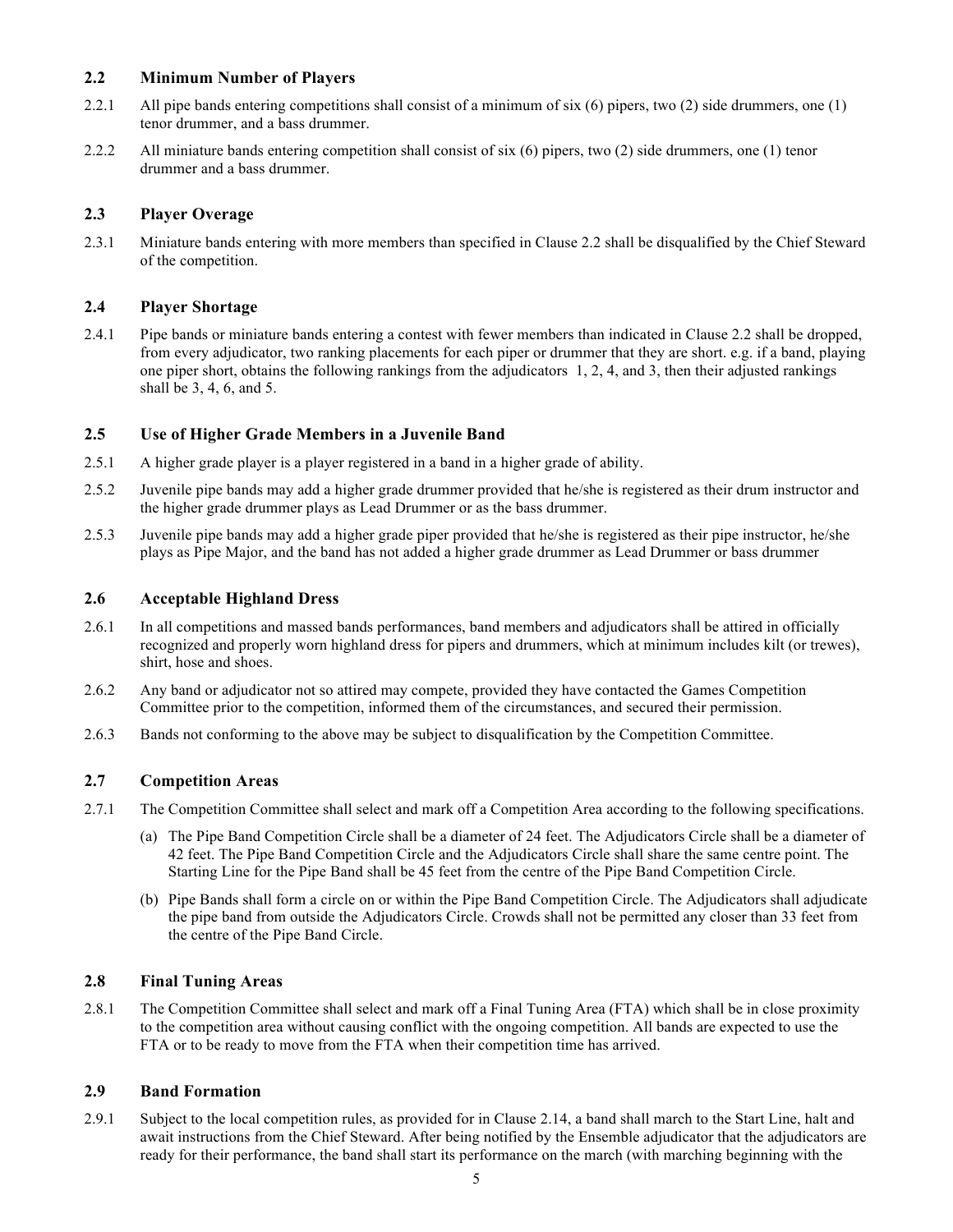first beat), march toward the adjudicators and form one complete circle on or within the Pipe Band Competition Circle. The formation of the circle shall be at the discretion of the pipe major.

- 2.9.2 Once a band has stopped marching at the Starting Line, no players shall be dropped from the performing band.
- 2.9.3 Bands shall use two three pace rolls for the beginning of all competition performances.
- 2.9.4 A Games Sponsor may choose to have bands compete in Concert Formation if this requirement is advertised in the entry form for the event. No marching is required as part of the performance.
- 2.9.5 Concert Formation is defined as any configuration of players of the band's choice, except for a circle.

#### **2.10 Music Requirements**

- 2.10.1 The music requirements for the various grades are given in Appendix A.
- 2.10.2 The names of all tunes comprising the sets and medleys for a band shall be submitted as part of the Games entry form. Any change to the list of submitted tunes shall be submitted to the Chief Steward before the start of the band competition.
- 2.10.3 For events in which more than one set or one medley is required, the choice of the set or medley shall be done by the Chief Steward, or designate, by draw when the band is at the starting line. The Chief Steward, or designate, with the Ensemble adjudicator present shall inform the Pipe Major of which set or medley has been drawn and shall gain his/her understanding by confirming the first three tunes to be played.
- 2.10.4 If a Games offers a set event and a medley event where more than one set and more than one medley are required to be submitted, the Games may indicate that the medley event will require the submission of only one medley.
- 2.10.5 The Chief Steward or their designate shall record the actual band performance times in timed events and report any failures of bands to play within the required time period for an event to the Chief Scorer for disqualification of the band. The beginning of the performance is the start of the first three pace roll and the ending is the last sound produced by the band. The decision of the Chief Steward in this matter is final.

#### **2.11 Order of Play**

- 2.11.1 The order and time of play shall be determined by ballot carried out by the Games Sponsor not less than three (3) hours before the competition. At least two people shall be present at the time of the draw.
- 2.11.2 The posted order of play shall include the starting time for each band.
- 2.11.3 For band events at a two day Games, the order of play for a grade's event on the second day shall be the reverse of the order of play for the grade's event on the first day.
- 2.11.4 The relative starting times for consecutive competing bands in the same grade shall not be less than the times, and not more than the times shown in the following table:

| Grade | Not less than minutes apart | Not more than<br>minutes apart |
|-------|-----------------------------|--------------------------------|
|       |                             |                                |
|       |                             |                                |
|       |                             |                                |
|       |                             |                                |

- 2.11.5 When a delay causes the posted time of play to be invalid by more than ten (10) minutes, the Competition Committee should notify all bands remaining to compete as soon as possible and provide them with the new time of play. However, the new time of play shall not be any earlier than the original time of play, unless agreed to by all bands in the grade.
- 2.11.6 Bands must leave the competition area immediately upon the completion of their performance. Playing off is at the discretion of the Chief Steward and/or Competition Committee, but shall not cause a delay in the performance times of subsequent bands.
- 2.11.7 Any band failing to play within five (5) minutes of the drawn time or at the completion of the previous band's performance, whichever is later shall be subject to disqualification. This decision shall be made by the attending Steward in consultation with the Chief Steward.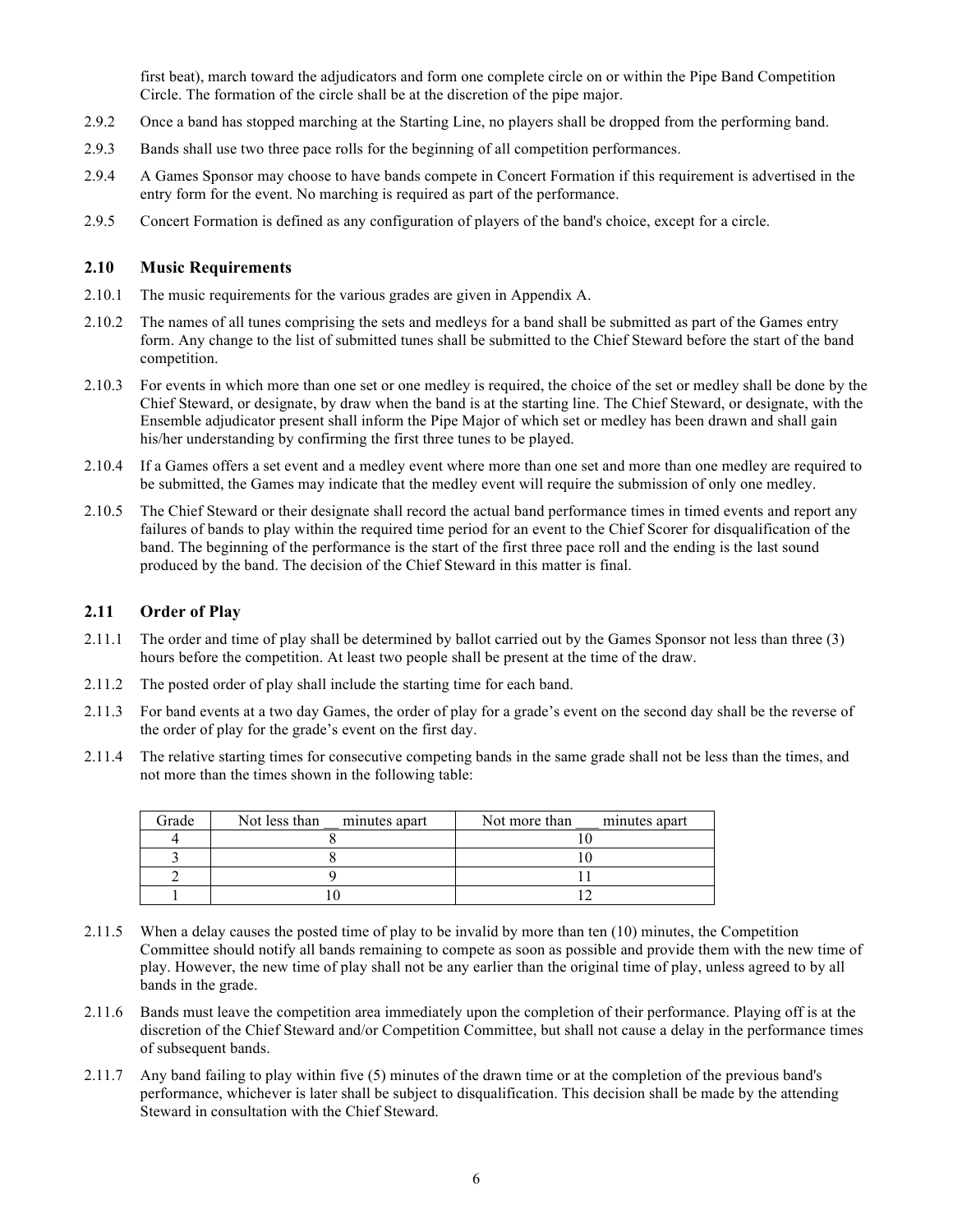#### **2.12 Band Representative Duties**

- 2.12.1 Competition entry forms should include the name of a band representative, who shall be the person responsible for the duties described in this section. Bands may provide an alternate person on Games day to perform these duties provided that the Competition Committee is notified of this change.
- 2.12.2 It is the responsibility of a band's representative to:
	- (a) on arrival at the Games, to report the location of the band to the Chief Steward;
	- (b) obtain the time of play for their band from the Chief Steward;
	- (c) be aware of the start time for the band and changes to the start time
	- (d) ensure that their band arrives at the starting position at the time given for their band; and
	- (e) inform the Competition Committee, not less than one (1) hour before the competition begins, if the band withdraws from the competition.
- 2.12.3 Stewards may be provided as an aid to the bands, but carry no responsibility for the attendance of any band in the playing area. Final responsibility rests with each band to be at the starting point as and when required.

#### **2.13 Association Representative**

- 2.13.1 A member of the Executive, or their designate, shall be in attendance as the Association's Representative at all sanctioned competitions and shall be available to the Games Sponsor's Competition Committee for that day.
- 2.13.2 The Association Representative shall monitor the competitions for compliance and fairness, provide answers to questions on the competition rules, and assist in the resolution of complaints, disputes and protests relating to the competition rules.

#### **2.14 Local Competition Rules**

- 2.14.1 Local Competition Rules may be used by a Games Sponsor after the approval by the Association's Executive. Local Competition Rules shall be published by the Games Sponsor as part of the entry form for the competition.
- 2.14.2 Games Sponsors shall avoid placing a numerical limit on the number of competitors who can enter for an event.

#### **2.15 Conduct of Players**

- 2.15.1 Any member of a registered band who interferes with, threatens, or uses abusive language towards the adjudicators, officials, stewards, or members of the Competition Committee shall cause themselves and/or their band to be liable for suspension from further competitions for as long as the Executive deems is necessary in the circumstances.
- 2.15.2 The same penalty shall apply to situations involving the abuse of private property at the Games site.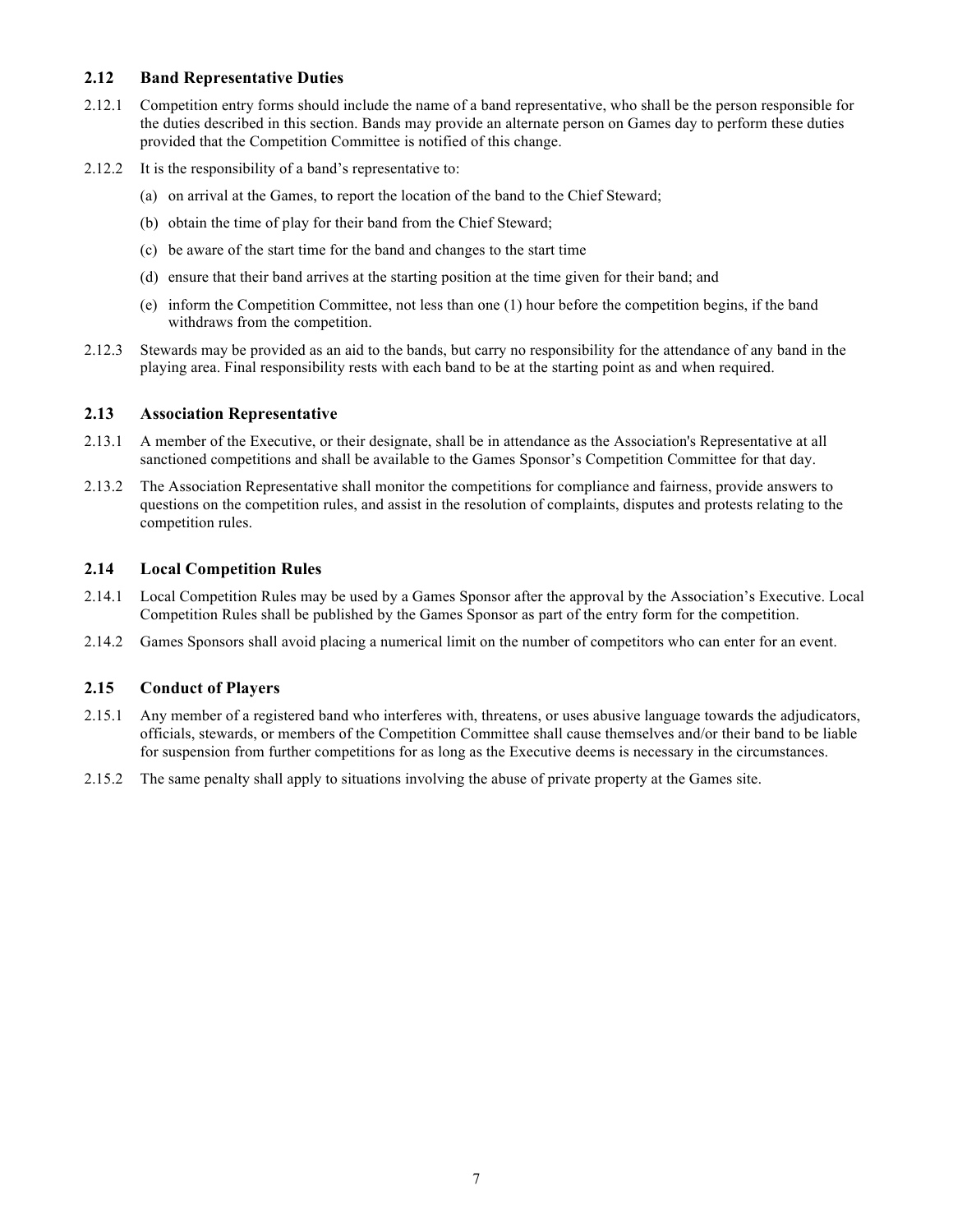# **3. Membership and Registration**

# **3.1 General Requirement**

- 3.1.1 All bands, or miniature bands, residing in the sanctioning area, and desiring to compete in sanctioned competitions should be members of the Association. All bands, or miniature bands, residing in the sanctioning area shall be registered with the Association in order to be eligible to participate in sanctioned competitions.
- 3.1.2 All bands or miniature bands which are not members of the Association or an officially recognized pipe band association affiliated with the Association shall pay to the Games Sponsor a fee of \$60 CDN or \$60 US, in addition to the published entry fee, to compete in the pipe band events at the particular Games. To promote local and regional bands, upon request from a band, a Games Sponsor may waive this additional fee for a particular band. However, that band may exercise this option only once in a competition season.

# **3.2 Registration of Bands and their Members**

- 3.2.1 By March 1 of a registration season, each band residing in the sanctioning area and intending to compete at an Association sanctioned competition, shall register with the Association and furnish a complete list of the members registered with the band.
- 3.2.2 The period of registration shall run from October 1 to September 30.
- 3.2.3 No person shall be allowed to compete with a band in a competition unless he/she is a registered member of that band.
- 3.2.4 No person shall be allowed to compete in more than one band in a competition, except as provided for in Clause 2.5 or Clause 3.2.6
- 3.2.5 No person shall be allowed to register in more than one band, except as provided for in Clause 2.5 or Clause 3.2.6.
- 3.2.6 A band member registered as playing multiple instruments (i.e. piper, snare drummer, tenor drummer, bass drummer) shall be permitted to play these instruments in the band in competition. A band member shall be permitted to play one instrument in one band in a competition and another instrument in another band in another grade in a competition if the band member is registered with each band for the respective instrument.

# **3.3 Addition of Players**

3.3.1 If a band wishes to add a player(s) to their roster, either by transfer or new addition, they must submit their name(s) to the Membership and Registration Chairperson of the Association at least fourteen (14) days in advance of the competition in which the new player(s) is intending to compete. During this 14 day period, the identified player shall not compete with any band in any sanctioned competitions within the Association's sanctioning jurisdiction.

# **3.4 Transfer of Players**

- 3.4.1 A player registered with one band may, within the period of registration, transfer only once to another band of any grade.
- 3.4.2 A release/transfer form shall be submitted to the Association signed by the player and the Pipe Major of the band releasing the player stating that the player has returned all property of the band and settled all financial obligations to the band.
- 3.4.3 Any registered band member, who plays in a competition with a band who he/she is not registered in, shall be deemed to have transferred to that band and shall not be allowed to play in his/her previous band for the duration of the period of registration, except as provided for in Clause 2.5.
- 3.4.4 In certain unique circumstances, a player who has previously transferred once to another band, may request the Association to grant an exception and allow a second transfer of bands. The request shall be in writing and disclose the nature of his/her special circumstances. No transfer shall be allowed unless it is approved by the Executive.

# **3.5 Substitute Bass Drummer**

3.5.1 A bass drummer may compete with more than one mini-band without disqualification or loss of points of the bands.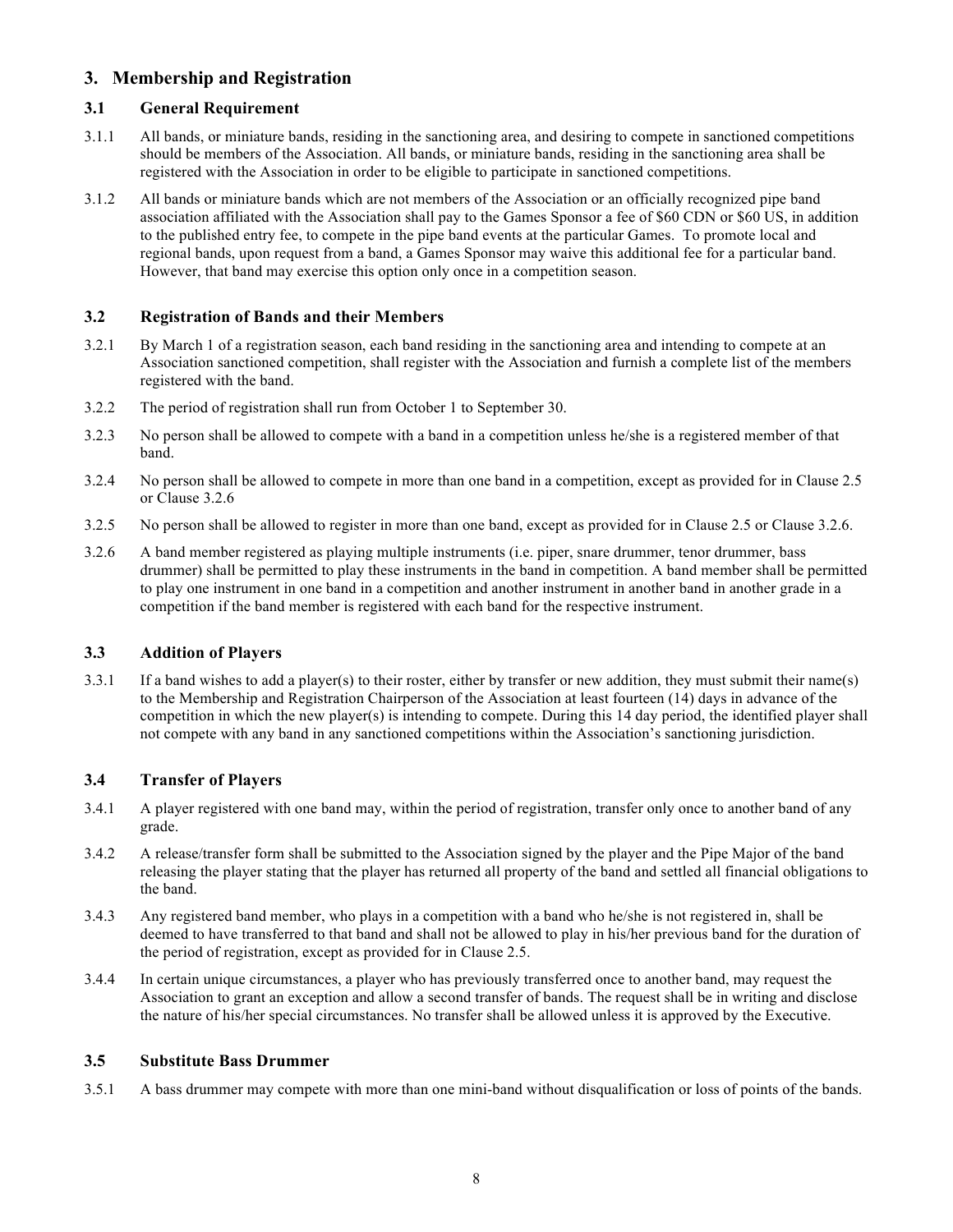#### **3.6 Visiting Bands**

- 3.6.1 Any bands from outside the Association's sanctioning jurisdiction as defined in Clause 1.2 which desire to compete at a sanctioned competition within the Association's sanctioning jurisdiction shall be a member of or registered with a pipe band association officially recognized by and affiliated with the Association.
- 3.6.2 Any band not a member of or not registered in a pipe band association officially recognized by and affiliated with the Association shall register with the Association.

# **4. Grades and Grading**

#### **4.1 Grades**

- 4.1.1 The Association has set the following categories for pipe band competitions in ascending order of ability:
	- (a) Grade 5
	- (b) Grade 4
	- (c) Grade 3
	- (d) Grade 2
	- (e) Grade 1
- 4.1.2 Juvenile bands are bands in which all members (excluding playing instructors) are under 18 years of age as of the beginning of the registration period. Juvenile bands with playing instructors shall only be permitted to compete in Grade 3 or 4.
- 4.1.3 For separate Piping Trios and Quartette competitions: Trios and Quartettes from a band shall compete in the same grade as their band.
- 4.1.4 For separate Drum Corps competitions: Drum Corps from a band shall compete in the same grade as their band.
- 4.1.5 An open, ungraded "Adjudication Only" event may be offered by Games Sponsors. No rankings, prizes or prize monies shall be awarded for this event. The membership rules of Section 3 shall not be applicable to this event.

# **4.2 Grading**

- 4.2.1 The Association shall have the responsibility and authority to determine the grading of a band.
- 4.2.2 Bands shall compete in the grade appropriate for their ability, as determined by the Association. A list of bands that have been regraded shall be published by the Association in the last quarter of each calendar year.
- 4.2.3 The Association shall have the authority to regrade, either up or down, any band at any time during the registration year.
- 4.2.4 All new bands which apply for membership or registration with the Association shall be assigned a grade determined by the Association based on the band's demonstrated playing ability.
- 4.2.5 A band which chooses to appeal their grading shall make the appeal in writing to the Association.
- 4.2.6 Any band from the jurisdiction of a pipe band association officially recognized by and affiliated with the Association shall compete in the grade assigned by that pipe band association.
- 4.2.7 Any band may enter an open event regardless of grading.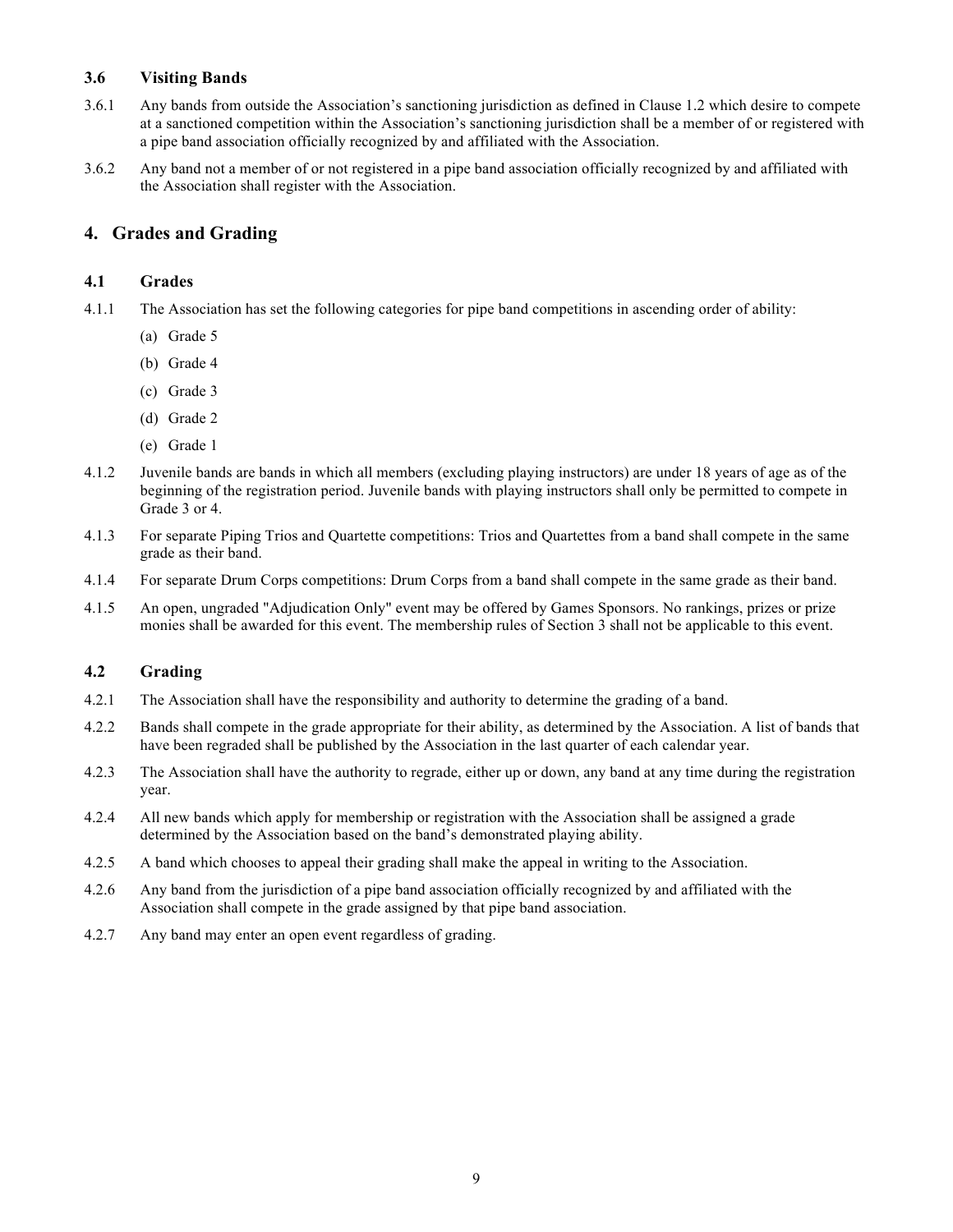# **4.3 Challenging Up a Grade**

- 4.3.1 A band may play up one grade in one event for a selected competition without affecting their grading status provided all the following criteria are met:
	- (a) On the entry form, the Games Sponsor has indicated that challenging up a grade is permitted.
	- (b) On submitting their entry form, the band enters all the events in its regular grade for the competition and the event the band is challenging up.
	- (c) Games Sponsor determines that there is time available for the band to compete in the challenged up grade's event.
	- (d) The band meets the music requirements for the challenged up grade's event.

# **5. Adjudicators**

#### **5.1 Authority**

- 5.1.1 Within its sanctioning jurisdiction, the Association shall have the responsibility and authority to determine people qualified to adjudicate and adjudicate piping, drumming, and ensemble in sanctioned pipe band competitions and to maintain an Approved Adjudicators List of these qualified people.
- 5.1.2 For each adjudicator on the Approved Adjudicators List, the Association shall determine the grades of band piping, band drumming and ensemble the adjudicator is qualified to adjudicate.
- 5.1.3 The Association shall provide current copies of the Approved Adjudicators List to Games Sponsors at minimum once per year or when the Approved Adjudicators List is revised.

#### **5.2 Selection of Adjudicators**

- 5.2.1 The adjudicators for sanctioned competitions shall be drawn from:
	- (a) the Approved Adjudicators List of the Association; or
	- (b) the Approved Adjudicators Lists of piping/pipe band associations officially recognized by and affiliated with the Association.
- 5.2.2 Adjudicators shall adjudicate only grades of band piping, band drumming and ensemble for which they have been qualified by their home Association.
- 5.2.3 Games proposing to use an adjudicator who is from a jurisdiction without an adjudicator approval process for the discipline(s) he/she may be retained to adjudicate and who is not on an Approved Adjudicators List identified in Clause 5.2.1 and 5.2.2 shall obtain approval by the Association prior to engagement.

#### **5.3 Number of Adjudicators**

- 5.3.1 Except as indicated in Clause 5.3.2, the number of adjudicators engaged in any competition shall be as follows: two (2) Piping, one (1) Drumming, and one (1) Ensemble.
- 5.3.2 A Games may choose to use a "double size panel" which shall be as follows: four (4) Piping, two (2) Drumming, and two (2) Ensemble.

# **5.4 Conduct of Adjudicators**

- 5.4.1 In general, no adjudicator shall be allowed to adjudicate a competition in which the band in which he/she is a registered player or instructor is competing. However, in unforeseen circumstances when there is only a limited number of adjudicators available, he/she may adjudicate the competition providing that all the bands in the affected event consent.
- 5.4.2 Adjudicators shall not converse with one another or compare notes about their results, until their results have been given to the Chief Scorer.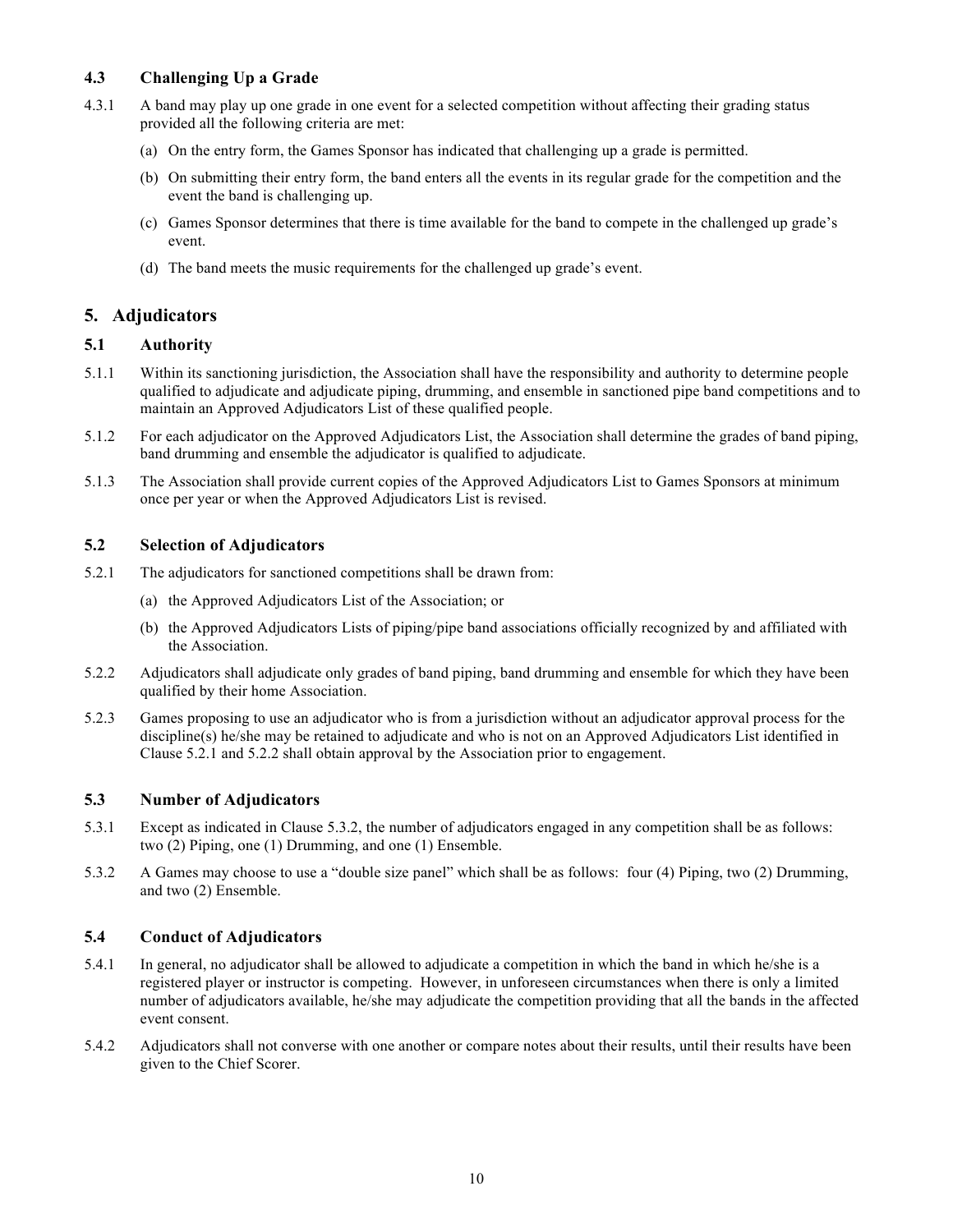#### **5.5 Guidance for Adjudicators**

- 5.5.1 Each adjudicator shall be provided with adjudication sheets approved by the Association. The adjudication sheets shall be passed to the Chief Steward or designate at the end of each event.
- 5.5.2 The adjudication of the bands shall commence with the first beat of the first drum roll in the introduction and shall cease on the last note of the last tune of the set being played.
- 5.5.3 On the adjudication sheets, adjudicators shall provide an accurate assessment of the band's performance and constructive criticism, where appropriate. Adjudicators shall not criticize the setting of a tune.
- 5.5.4 Adjudicators shall rank the band performances from first to last on the adjudication sheets. No ties are permitted.
- 5.5.5 No penalties for lateness, lack of numbers, or for not playing within the required times in a timed event competition, shall be enacted by the adjudicators. This responsibility lies with the attending Steward.

#### **5.6 Disbursement of Adjudication Sheets and Tally Sheets**

- 5.6.1 The original adjudicator's sheets shall be given to the bands after the distribution of the prizes.
- 5.6.2 The Chief Scorer shall compile a summary of event results, and distribute a copy to each competing band at the same time as they distribute the original adjudicator's sheets. A copy of each Pipe Band Tally Sheets shall be provided to the Association.

# **6. Method of Determining Winning Positions**

#### **6.1 Method**

6.1.1 Winning positions are based on the adjudicator's placing method (adjudicators' score ranking method) as follows:

Each adjudicator's score shall be ranked in order from highest placing to lowest placing with one (1) ranking point awarded for first, two (2) ranking points awarded for second, three (3) ranking points awarded for third, etc. Adjudicators shall not tie bands. The lowest total of all the ranking points wins lst place, the second lowest wins 2nd place, third lowest wins 3rd place, etc.

- 6.1.2 If more than one event is offered in a grade, the overall result for the grade shall be determined and announced.
- 6.1.3 For the overall result in a grade, the total for each band of all the ranking points for all the adjudicators in the events shall be calculated. The lowest total wins lst place, the second lowest wins 2nd place, third lowest wins 3rd place, etc. e.g. a band that receives the following rankings in a set event  $(1,2,2,1)$  and in a medley event  $(2,2,2,2)$  would receive an overall ranking points total of  $(1+2+2+1)+(2+2+2+2) = 14$ .
- 6.1.4 At a Games where there are two events in band grade but the same bands do not compete in the two events, the overall result for the grade shall be determined using "Inverted Points".
- 6.1.5 Inverted Points are calculated as follows: 1st from a band judge is worth N points, 2nd worth N-1 points, etc where N is number of bands in the event. The total for each band of all the inverted points for all the adjudicators in the events shall be calculated. The highest total wins lst place, the second highest wins 2nd place, third highest wins 3rd place, etc. e.g. a band that receives the following rankings in a 9 band set event (1,2,2,1) and in a 10 band medley event  $(2,2,2,2)$  would receive an overall inverted points total of  $(9+8+8+9)+(9+9+9+9) = 70$ .

# **6.2 Breaking Ties**

6.2.1 Ties shall be broken according to the following methods:

| Ranking |                                                | <b>Inverted Points</b> |                                                  |
|---------|------------------------------------------------|------------------------|--------------------------------------------------|
|         | Lowest total of the ranking points in ensemble |                        | Highest total of the inverted points in ensemble |
| 2.      | Lowest total of the ranking points in piping   | 2.                     | Highest total of the inverted points in piping   |
| 3.      | Winner of the March, Strathspey & Reel event   | 3.                     | Winner of the March, Strathspey & Reel event     |
| 4.      | Winner of the Medley event                     | 4.                     | Winner of the Medley event                       |
| 5.      | Conference of adjudicators for the event(s)    |                        | Conference of adjudicators for the event(s)      |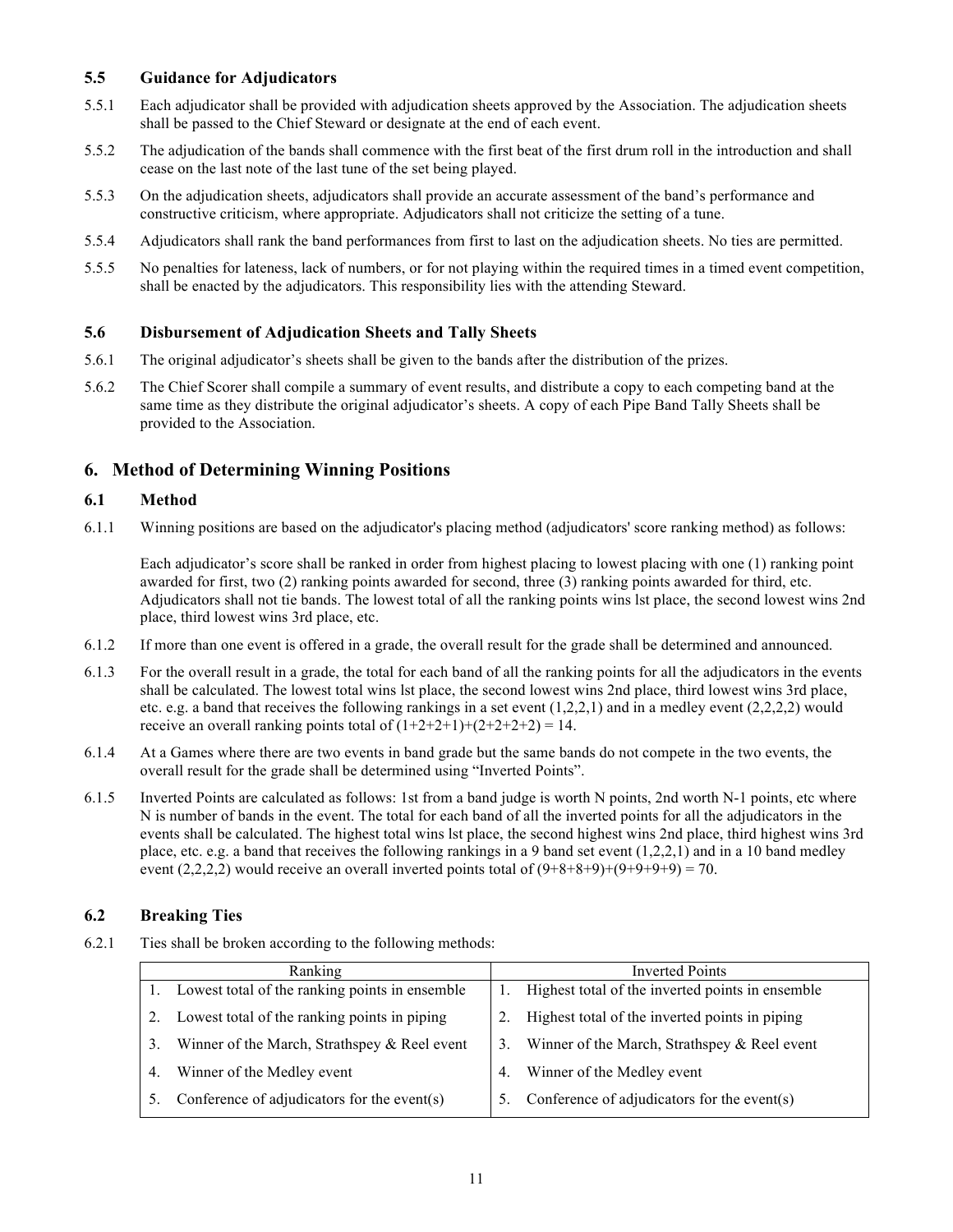### **6.3 Best Drum Corps**

6.3.1 For each event, the best drum corps shall be announced. The awarding of a prize for the Best Drum Corps in an event is at the discretion of the Games Sponsor.

#### **6.4 Prize Monies**

- 6.4.1 Games Sponsors shall include in their entry forms the number of prizes to award and the value of each prize.
- 6.4.2 The number and value of prizes that are awarded for an event or overall result shall be as published in the entry form, regardless of the number of bands which compete in the event.

#### **6.5 Determination of Grand Aggregate Winner**

- 6.5.1 At the end of the competition season, the Association shall award a Grand Aggregate Award in each grade determined by clauses 9.1 and 9.2 to the Association member with the highest accumulated points at the Grand Aggregate Awards Competitions determined by clauses 9.1 and 9.2.
- 6.5.2 Grand Aggregate points shall be awarded only for the overall results at the Association sanctioned competitions. The points to be awarded for the calculation of Grand Aggregate Awards shall be as follows:

| Placing | Grand Aggregate Points |
|---------|------------------------|
| 1st     | 88                     |
| 2nd     | 56                     |
| 3rd     | 38                     |
| 4th     | 25                     |
| 5th     | 16                     |
| 6th     |                        |

plus 1 point for each band placed ahead of in each event in the grade.

6.5.3 Ties in the Grand Aggregate points total shall not be broken.

# **7. Massed Band**

#### **7.1 Required Participation**

7.1.1 All bands by entering competitions shall participate in the massed band performance(s), the timing of which shall be defined by the Games Competition Committee when the draws for the band competitions are done. Games Sponsors shall make reasonable efforts to have Final Massed Bands started no later than 5:45 pm.

#### **7.2 Senior Drum Major**

- 7.2.1 The senior Drum Major of the massed band shall be appointed by the Competition Committee.
- 7.2.2 The formation of the massed band shall be at the discretion of the senior Drum Major.

#### **7.3 Music**

7.3.1 The tunes for massed bands shall be selected from the following list.

| Tune                      | <b>Music Source</b>             |
|---------------------------|---------------------------------|
| Scotland The Brave        | Queen's Own Collection Volume 1 |
| Highland Laddie (2 parts) | Scots Guards, Volume 1          |
| The Green Hills of Tyrol  | Scots Guards, Volume 1          |
| When The Battle Is Over   | Scots Guards, Volume 1          |
| <b>Bonnie Dundee</b>      | Scots Guards, Volume 1          |
| Amazing Grace             | Scots Guards, Volume 2          |

7.3.2 The drum sections of the highest grade in attendance shall be used for the piano parts of the massed band tunes.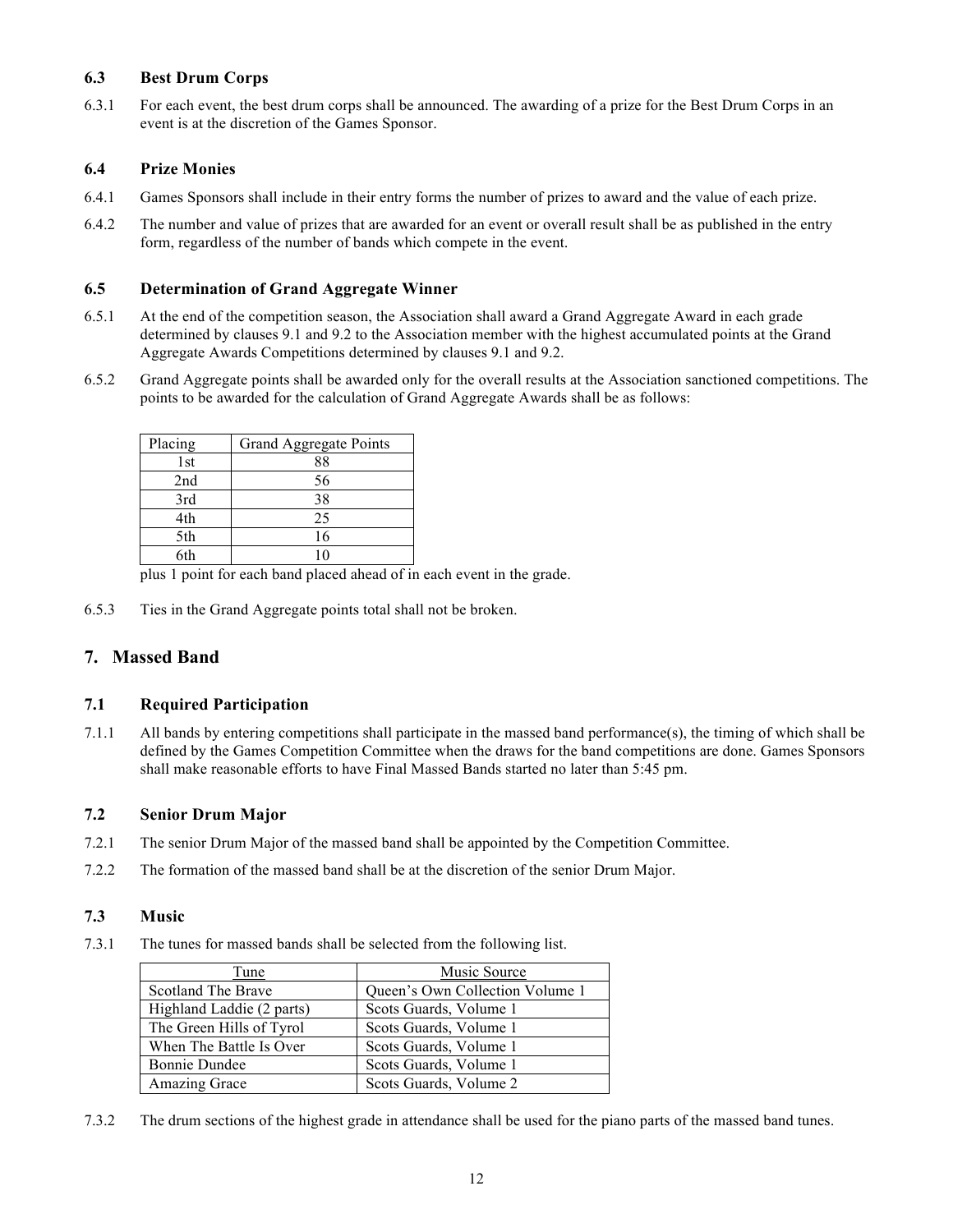# **7.4 Acceptable Highland Dress**

7.4.1 Band members participating in a massed band's performance shall be attired in acceptable highland dress for as defined in Clause 2.16.

# **7.5 Penalties**

- 7.5.1 Band members not in the acceptable highland dress shall be barred from the massed band by the Competition Committee.
- 7.5.2 In the event minimum representation in a massed band is a requirement for payment to bands of any fee or award, band representation shall be determined after exclusion of band members not in acceptable highland dress. Minimum representation is defined as four less than the minimum number of players the band competed with.
- 7.5.3 If a band does not meet the minimum representation for massed bands or if a band acts in any manner that disrupts a massed bands, the Competition Committee may, at their discretion, withhold any prize monies and travel monies due to the band until the matter is resolved between the band and the Association.
- 7.5.4 Bands violating clause 2.9.2 shall be subject to the same penalty as in clause 2.4.1 for each player dropped at the starting line.
- 7.5.5 Any band member registering concurrently with more than one band, except as provided in Clause 2.5 or Clause 3.2.6, shall be liable for suspension from further pipe band competitions until the conflict is resolved.
- 7.5.6 A similar penalty shall apply to any band that submits a false registration with the Association.
- 7.5.7 Any band member who plays in more than one band or in more than one grade except as provided for in Clause 2.5 or Clause 3.2.6 shall cause each band to be disqualified from that competition.
- 7.5.8 Any band competing with a player who has not been officially released by a previous band according to Clause 3.4.2 shall cause the gaining band to be disqualified from the competition.

# **8. Interpretation of Rules and Protests**

#### **8.1 Interpretation of Rules**

- 8.1.1 In the event of any misunderstanding or ambiguity in these rules, the Executive reserves the right to supply its own interpretation which shall be final and binding.
- 8.1.2 The executive shall ensure that written records are maintained on every decision resulting from a protest or interpretation of the rules to create a list of precedents that can be available to assist in the future interpretation of the rules.
- 8.1.3 No member of the Executive or their designate shall be allowed to rule on a protest in which his/her band or immediate family member is involved.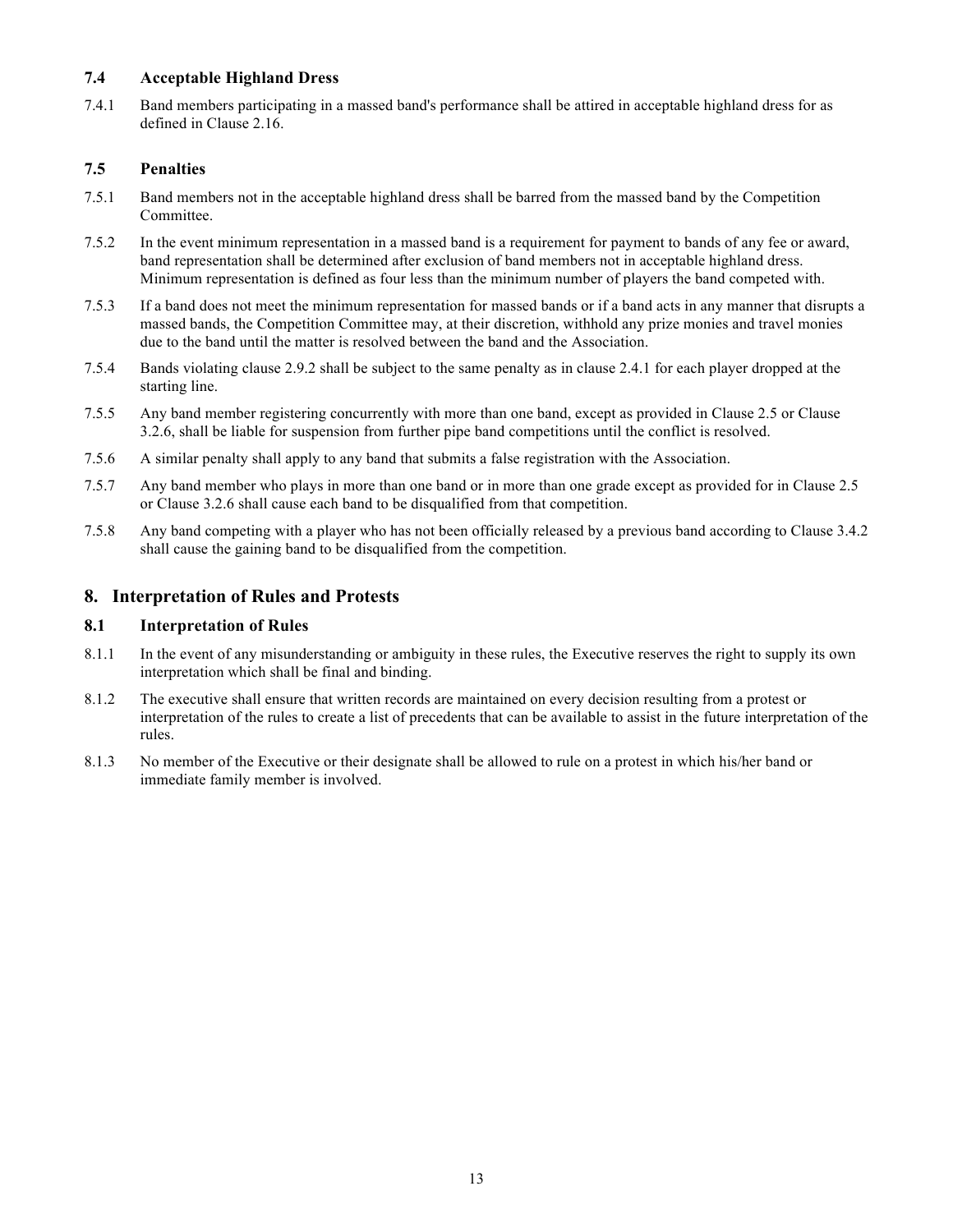#### **8.2 Protests and Grievances**

- 8.2.1 Any protests shall be made in writing accompanied by a \$50 deposit and lodged with the Competition Committee, with a copy to the Secretary of the Association.
- 8.2.2 A complaint lodged on the grounds of substituted personnel, or other registration irregularity shall be dealt with by the Competition Committee, whose decision shall be binding on all parties concerned. Where relevant, the complainant shall submit the original adjudication and tally sheets, which will be verified by the adjudicators involved and the Chief Scorer as authentic.
- 8.2.3 Should the protesting party or any parties affected by the findings of the Competition Committee disagree with the findings of the Competition Committee, they shall have the right to appeal to the Association. Pending the result of the appeal, the findings of the Competition Committee shall be accepted by all the parties concerned.
- 8.2.4 The Competition Committee on the day of the competition and before the distribution of prizes, being satisfied that a band has willfully violated or is willfully violating any of the rules, shall have the power to de-bar such band from the prize list, suspend the decision of the adjudicators for that band, and award the prizes to the respective bands next in order of merit.
- 8.2.5 The Executive shall have the right to act similarly after the competition, if satisfied that a willful violation of the rules took place.
- 8.2.6 In the event of a prize being awarded to the wrong band because of an error, such as totaling points, failure to deduct penalty points, or for any other reason, it shall be the responsibility of the Competition Committee to re-award such prizes to the deserving band as soon after such discovery is made.

# **9. Grand Aggregate Awards Competitions**

#### **9.1 Criteria for Grand Aggregate Awards Competitions**

- 9.1.1 Competitions shall be approved by the Association's Board of Directors as Grand Aggregate Awards Competitions on meeting all the following criteria:
	- (a) The competition is held within the geographical area indicated in clause 1.2
	- (b) The competition organizers are current Highland Games Association members of the Association in good standing and have been current members for at least three months before the first Grand Aggregate Awards Competition of the fiscal year occurs. Otherwise, Grand Aggregate Awards Competition status for the competition is suspended until the competition becomes a current member in good standing
	- (c) The competition organizers have demonstrated that they have run a competition for a minimum of two years
	- (d) The competition has been run under the Association's competition rules
	- (e) The competition has used the Association's common music events and their music requirements as defined in clause 5.1
	- (f) The competition has used the Association's Approved Adjudicators or adjudicators from the approved adjudicators panels of piping/pipe band associations that the Association officially recognizes, as defined in clauses 6.1 and 6.2
	- (g) The competition has offered all the disciplines (solo piping, solo side drumming, solo tenor drumming, and pipe bands)
	- (h) The competition has offered in each discipline, each official grade for which the full instrument is played
	- (i) The competition has offered the appropriate number of events in each official grade across the music disciplines (i.e. minimum 2 events per grade in solo piping and solo side drumming and minimum 1 event per grade in solo tenor drumming and pipe bands)
	- (j) A minimum of 75 solo competitors must have actually competed in the most recent competition
	- (k) A minimum of 6 pipe bands must have actually competed in the most recent competition
	- (l) The competition has been run effectively and efficiently as per the BCPA Purposes, Effectiveness Measures, and Goals.